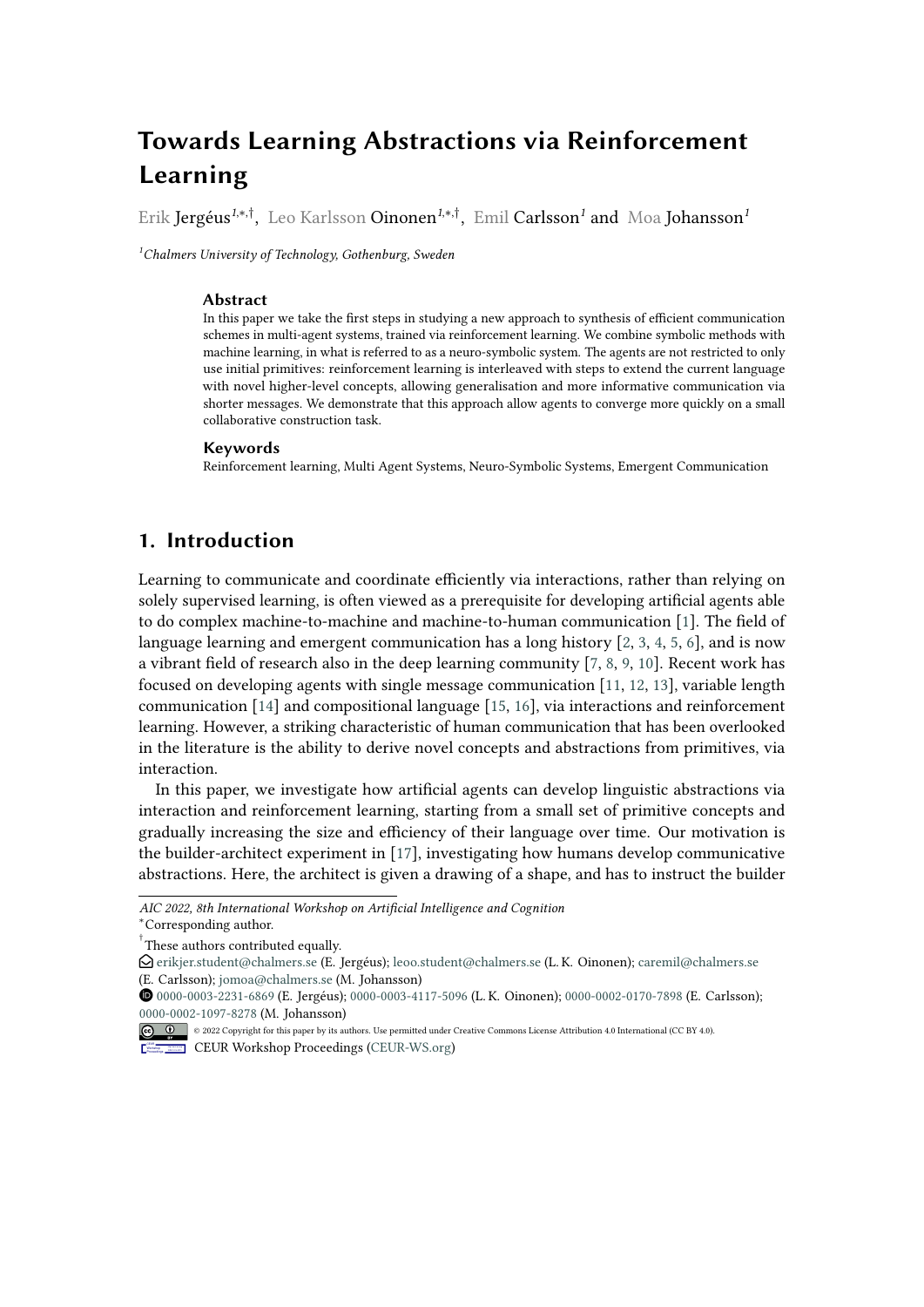how to construct it from small blocks. As the experiment progressed, participants developed more concise instructions after repeated attempts. Instead of talking about the positions of individual blocks, they started using abstractions describing commonly seen shapes, such as *L-shape* or *upside-down U*, see Figure [1.](#page-1-0) Our contribution here is an initial feasibility study of a neuro-symbolic multi-agent reinforcement learning framework for this task. Inspired by neuro-symbolic program synthesis [\[18\]](#page-6-12), the agent interleave reinforcement learning to train their neural network, with symbolic reflection to introduce new concepts for common action sequences. We show that agents learn to reconstruct the given shapes faster when allowed the capability to introduce abstractions.

<span id="page-1-0"></span>

Figure 1: Agents should periodically reflect on their experience and consider introducing abstractions, allowing shorter utterances for constructing commonly occurring shapes.

## **2. Implementation**

Our setup mimics the one from McCarty et al. [\[17\]](#page-6-11) where two agents, the architect and the builder, communicate about a set of geometric shapes. The agents iterate between two learning phases, one where the agents use reinforcement learning to develop the meaning of each message, followed by an abstraction phase, where the architect may introduce new instructions for commonly seen structures. This will allow the agents to potentially solve the tasks using fewer messages, which gives them a higher reward as shorter interactions are preferred.

### **2.1. The Environment**

The architect's input is a picture of the goal state alongside the current state, each of which is represented by binary 6x6 matrices, see Figure [2.](#page-2-0) Locations where there are blocks are represented as 1's and empty locations by 0. This is passed through a feed forward neural network, which outputs a message with instructions to the builder. The work described here focus on the learning of the architect, with the builder assumed to understand the architect's messages perfectly. In the future, the builder will also be represented with a neural-network, learning to map messages to the corresponding (sequence of) actions. Initially, the architect's message-space consists of 12 messages, simply the six possible positions of vertical  $(2 \times 1)$  and horizontal  $(1 \times 2)$ blocks respectively. We denote the set of messages as  $\mathcal{M} = \{V_1, H_1, ..., V_6, H_6\}$ . These initial messages have a one-to-one correspondence to the basic actions the builder can perform. Note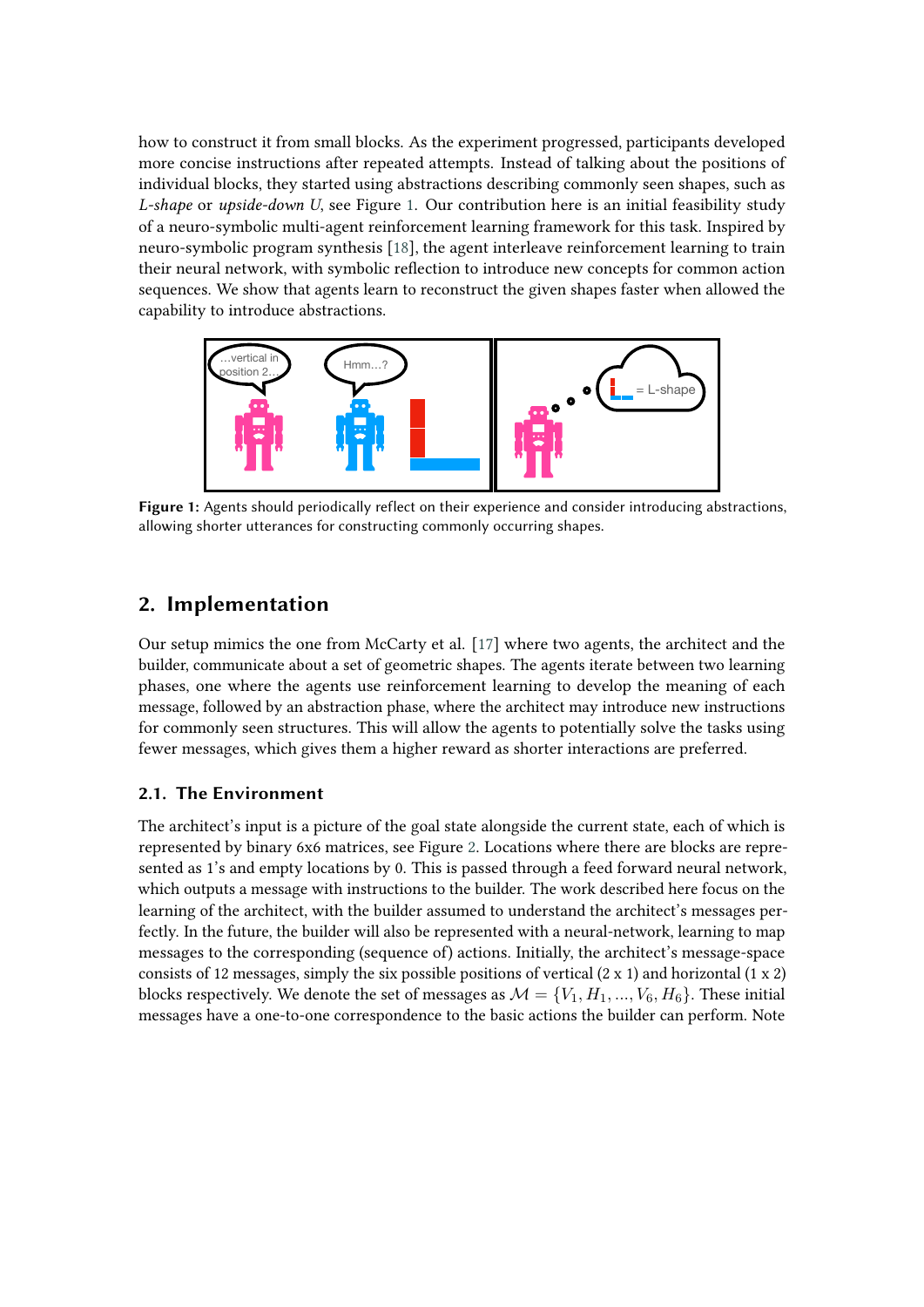<span id="page-2-0"></span>

**Figure 2:** The architect sees both the goal and the current state and decides to instruct the builder to place a vertical block in position 4.

that the architect is allowed to introduce new messages, abstractions, during the abstraction phase, formally introduced in later sections.

**Reward Function** The agents receive a reward  $R$  at each time step  $t$  when performing an action  $a$ , either a larger reward if the new state matches the goal exactly, or a smaller reward if the most recently placed block partially matches the goal. This reward function is given in Equation [1,](#page-2-1) where *partial\_match* denote the number of new grid squares covered by the most recently placed block matching the goal.

<span id="page-2-1"></span>
$$
R_t(s, g, a) = (0.1 * partial\_match + 1 * (s == g)) * 0.9^t
$$
\n(1)

The architect becomes better at generalising what placing a single block entails when receiving an intermediate reward based on how much of that block contributes to the final goal. The larger reward from completing the whole structure biases the architect to always aim for a perfect completion of the goal. Finally, we encourage the architect to always use as few messages as possible (i.e. using abstractions) by discounting the reward based on the number of time-steps further.

#### **2.2. Deep Reinforcement Learning**

The architect is modelled as a Deep Q-Network (DQN) with experience replay [\[19\]](#page-6-13). In short, this means that the architect, for each state and message,  $(s, m)$ , estimates the O-value, or expected cumulative reward, for conveying message  $m$  given state  $s$ . We consider a neural network with layers of sizes [72, 576, 576, 576, 36,  $|\mathcal{M}_{max}|$ ], where  $\mathcal{M}_{max}$  is the maximum allowed size of the message space, and we use ReLU activation between each layer. See GitHub<sup>[1](#page-2-2)</sup> for the other hyper-parameters and implementation.

#### **2.3. Abstraction Phase**

In order to learn abstractions, we implement a version of the wake-sleep-dream framework used in the neuro-symbolic system DreamCoder [\[18\]](#page-6-12). After a *wake-phase* where the agents have engaged in reinforcement learning to learn to communicate using the current set of messages, the architect enters the *sleep-phase*, where it is allowed to invent new messages. During the

<span id="page-2-2"></span><sup>1</sup> <https://github.com/jerge/MARL/tree/Communicative-Abstractions>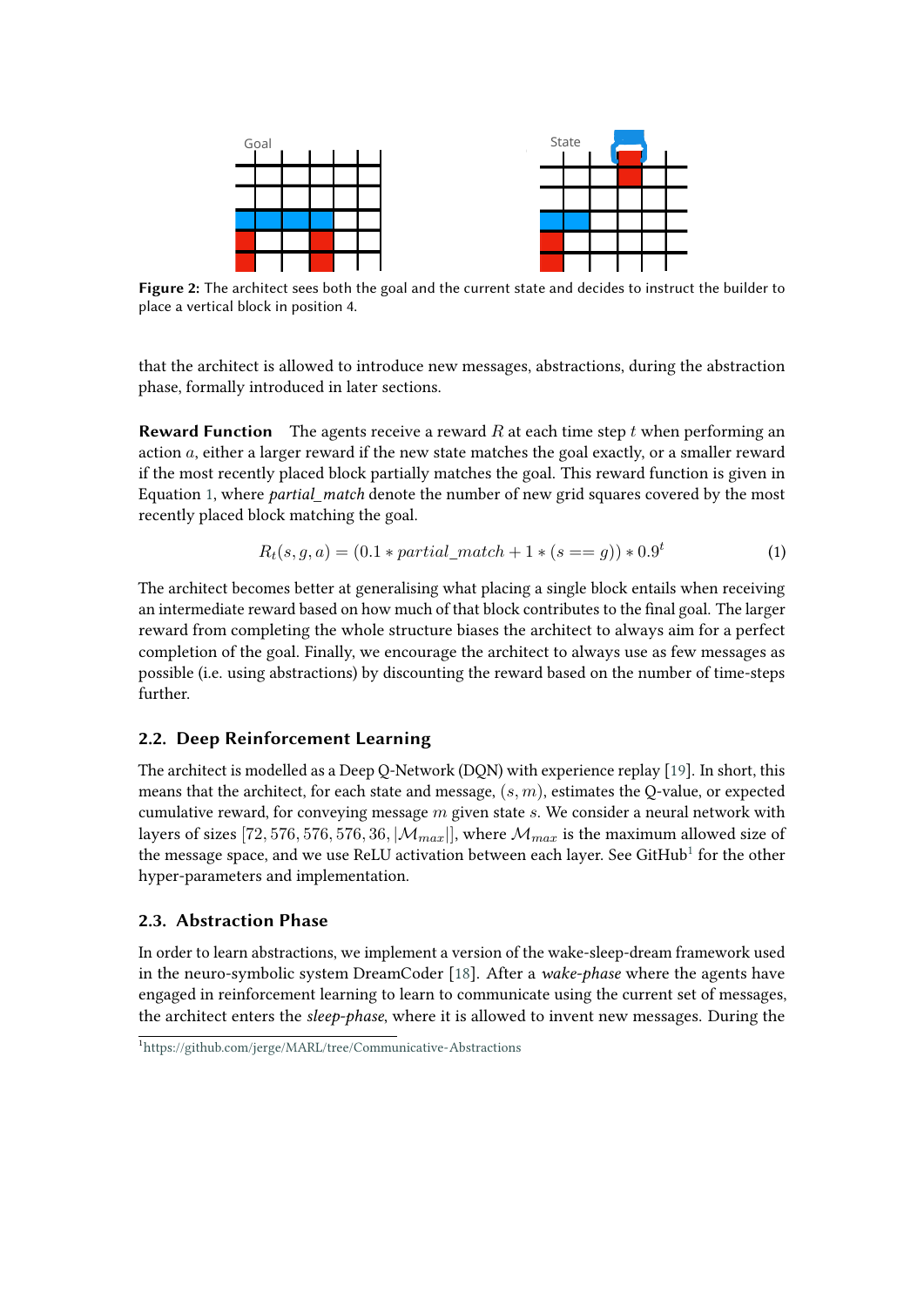sleep phase, the architect searches for the longest common sub-sequence(s) of messages from the previous reinforcement learning phase. The sub-sequence's are rated based on their length and frequency and the top-rated sequence will turn into a new abstraction.

Next follows a *dream phase*, which aims to quickly train the agents to use the new abstraction generated from the sleep phase. This is done by letting the agent re-experience the examples from the replay buffer, but now with the new abstraction instead of the corresponding subsequence of messages. This will lead the new abstraction towards the appropriate Q-value before starting the next reinforcement learning phase.

## **3. Experimental Results**

We conducted an initial feasibility experiment for our framework: Given a set of three reoccurring shapes from McCarthy's human experiment (Fig. [3\)](#page-3-0) [\[17\]](#page-6-11), does the agents learn to reconstruct them faster if allowed to introduce abstractions?

We hypothesise that:

- **a)** Having a language with messages also corresponding to common sequences of actions will facilitate the reinforcement learning construction task.
- <span id="page-3-0"></span>**b)** Our neuro-symbolic agent can discover and learn to use such concepts.



**Figure 3:** Shapes in our experimental set: 3 *upside-down U*, 5 *C*-shapes and 3 *L*-shapes in all possible different locations in the 6x6 grid.

Agents were first pre-trained on simple randomly generated shapes to learn the basic message/action pairs. To establish an upper and lower bound on the agents' performance, we evaluated one instance without abstraction capabilities (worst case, Fig. [4\)](#page-4-0), and one instance where optimal abstractions for the shapes were already given upfront (best case, Fig. [5\)](#page-4-1). The differences are large: in the worst case the agents required 350 000 epochs to successfully learn to construct all shapes, compared to 17 500 epochs in the best case. There is a clear advantage in having a richer language.

Next, we evaluated the complete architect-agent with ability to introduce abstractions, as shown in Fig. [6.](#page-5-5) The agents learned to solve the construction task after 160 000 epochs, which is still considerably faster than the worst-case scenario. Note that the architect choose to introduce only two abstractions, the *upside-down U* very early on, and the *C*-shape towards the end. Investigating this behaviour in more detail is further work.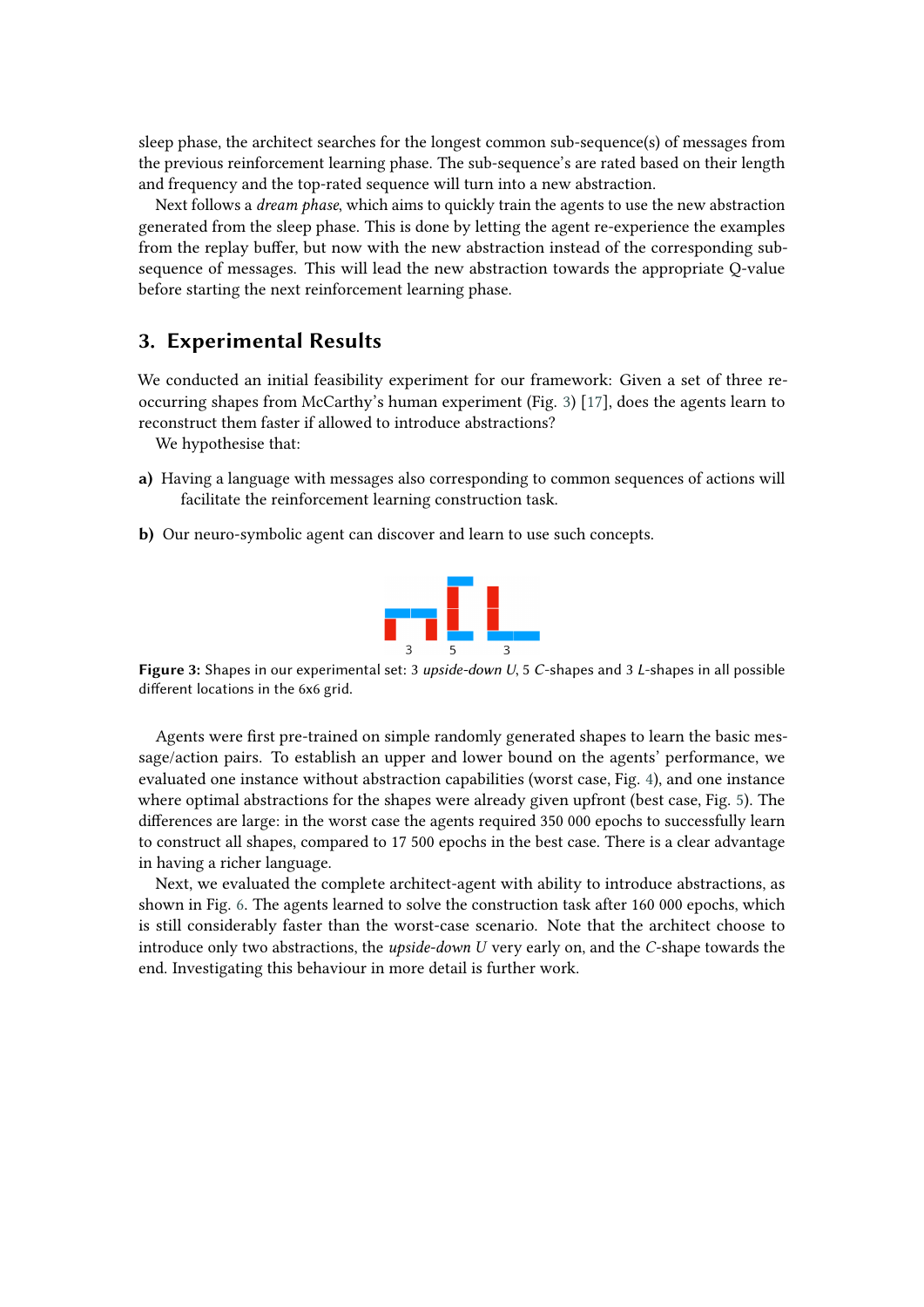<span id="page-4-0"></span>

<span id="page-4-1"></span>**Figure 4:** Worst-case bound: without the capability to create abstractions, using only initial primitives, learning to build all shapes requires over 350 000 epochs.



**Figure 5:** Best-case bound: If agents are given the relevant abstractions upfront, the task can be learned in 17 500 epochs.

## **4. Conclusion and Future Work**

In this work, we have introduced a neuro-symbolic framework for learning linguistic abstractions via a combination of reinforcement learning, symbolic reasoning and interactions between agents. Our initial results on a small collaborative building task suggest that it is feasible for reinforcement learning agents to develop useful abstractions by alternating between neural learning, and symbolic abstraction phases introducing new concepts. These introduced abstract concepts also greatly improve the performance of the agents.

This is just a first step and we would like to further explore how to learn abstractions via reinforcement learning. One interesting direction is to extend our work to more complex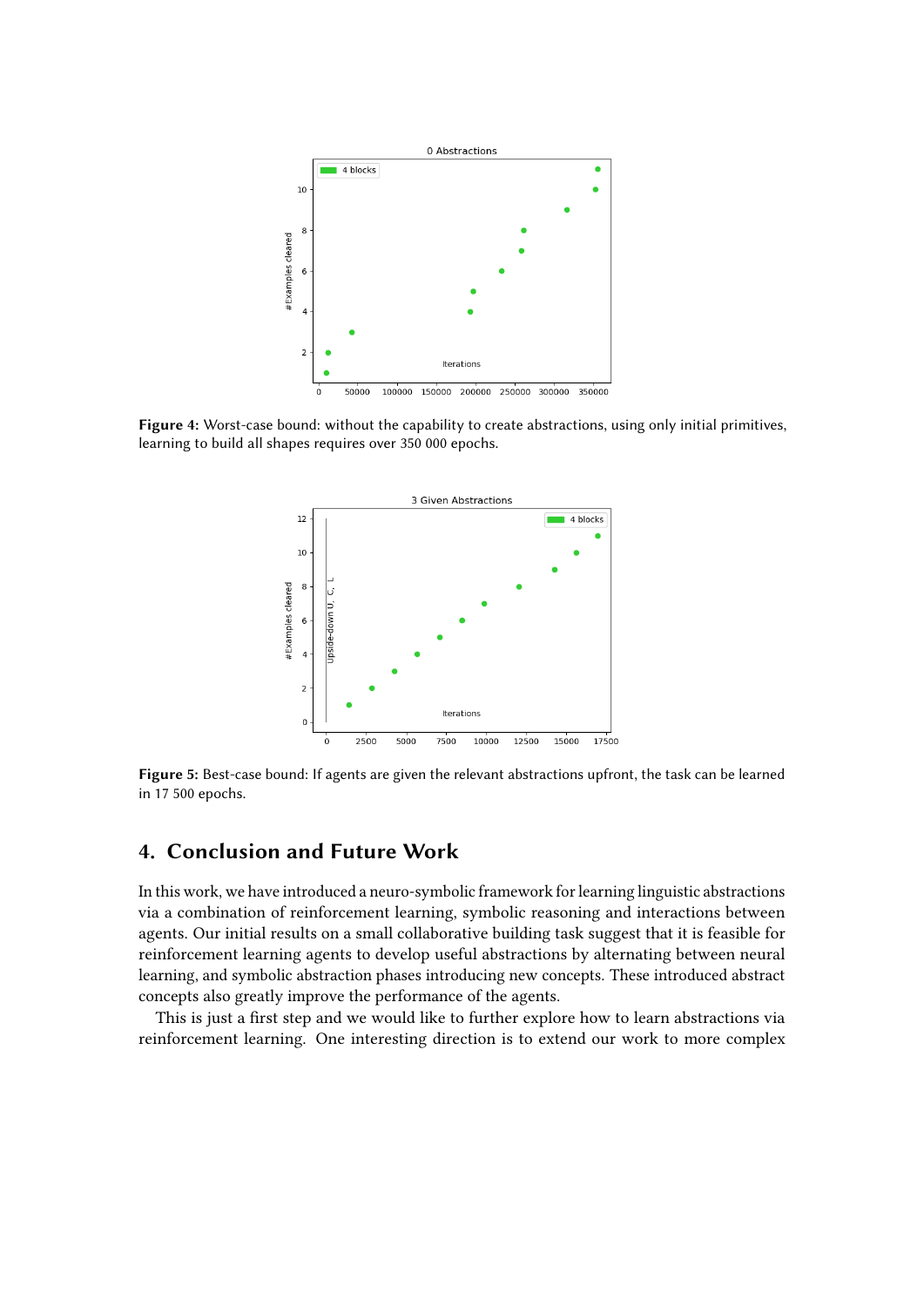<span id="page-5-5"></span>

**Figure 6:** With abstraction-invention, the agents need 160 000 epochs to learn to build all shapes. The horizontal lines mark when the abstraction *upside-down U* and *C*-shape were introduced.

environments. One issue that might arise in such scenarios is that the agents might need to first develop several intermediate abstractions, before being able to construct abstractions that greatly improves the reward. Solving this type of exploration-exploitation dilemma seems like a fundamental problem for the agents, and might require new exploration techniques.

Another interesting future direction is to explore scenarios where agents do not share exactly the same understanding of a message, and are required to reason about each other in a recursive fashion.

**Acknowledgement** Erik and Leo received a Lars Pareto Travel Grant from Chalmers University of Technology to present this work. Emil Carlsson was supported by CHAIR (Chalmers AI Research), and Moa Johansson was supported by the Wallenberg Al, Autonomous Systems and Software Program - Humanities and Society (WASP-HS) funded by the Marianne and Marcus Wallenberg Foundation and the Marcus and Amalia Wallenberg Foundation.

## **References**

- <span id="page-5-0"></span>[1] T. Mikolov, A. Joulin, M. Baroni, A roadmap towards machine intelligence, in: Computational Linguistics and Intelligent Text Processing, 2018, pp. 29–61.
- <span id="page-5-1"></span>[2] T. Hashimoto, T. Ikegami, Emergence of net-grammar in communicating agents., Bio Systems 38 1 (1996) 1–14.
- <span id="page-5-2"></span>[3] S. Kirby, J. R. Hurford, The Emergence of Linguistic Structure: An Overview of the Iterated Learning Model, Springer-Verlag, Berlin, Heidelberg, 2002, pp. 121–148.
- <span id="page-5-3"></span>[4] K. Smith, S. Kirby, H. Brighton, Iterated learning: A framework for the emergence of language, Artificial life 9 (2003) 371–86.
- <span id="page-5-4"></span>[5] L. Steels, The emergence and evolution of linguistic structure: from lexical to grammatical communication systems, Connection science 17 (2005) 213–230.